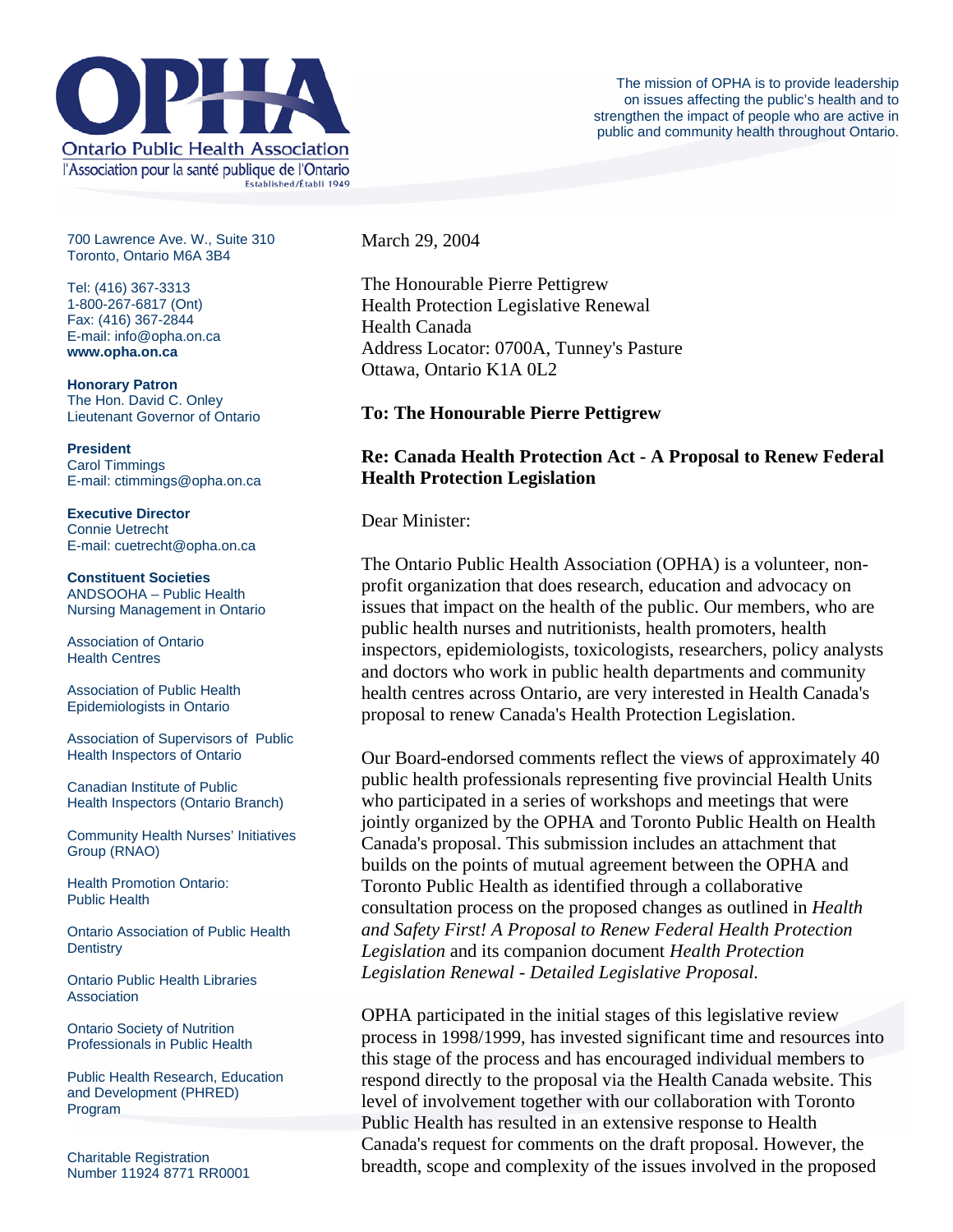legislative changes are such that our thinking continues to evolve.

Canada's existing health protection legislation is old, somewhat fragmented and has gaps. Its renewal is long overdue and presents a valuable opportunity to reflect and make use of developments in health protection strategies, technology, the law, thinking on the role of governments, and increasing globalization of the world in which we live. We agree with the purpose and intent of the proposed Act, and to varying degrees with its content ([see attachments](http://www.opha.on.ca/advocacy/hpa/response.html)). However, our membership continues to debate whether this particular framework sufficiently incorporates some public health principles that are fundamental to the protection of Canadians. We would also like to ensure that the Canadian Standards System develops so that opportunities for new standards can be fully realized and developed.

Some concerns that lie at the heart of this debate are outlined below.

# **The Term "Health" Must be Defined**

While the difficulty in defining health and the limitations of operating with a specific, set definition are appreciated, many OPHA members commented on a need for a definition. Reasons cited were:

- the potential for of inconsistent application of the legislation;
- an open door for interest groups to promote the definition that suits their purposes;
- difficulty in understanding the full implications of the current proposal; and
- a lack of consistency with respect to what constitutes health both within this legislation and across all Canadian legislation that pertains to health.

# **The Protection of Health Requires a Proactive Approach**

A proactive approach to health protection incorporates the Precautionary Principle, which stipulates that where there is the threat of harm, the absence of full scientific certainty should not be used to postpone decision-making. As an emerging and evolving policy approach, the intention and purpose of this principle has been clearly articulated. However there exists no clear, commonly accepted structure for its application in public health decision-making. The renewal of Canada's health protection legislation is a valuable opportunity to clarify the application of this principle to health protection and its relationship to existing risk assessment and risk management tools. While the proposed Act endorses the use of a precautionary approach, it is not specific or universal in its definition and application of that approach. Specific concerns are:

- the lack of an explicit plan as to how the precautionary approach will be implemented;
- the use of vague and potentially limiting language with respect to public participation in risk assessment and management (e.g., the use of sound scientific and objective observation "solely" to assess risk and consideration of the desires of individual Canadians when they are in a "reasonable position" to make an informed choice - in sections A2.3.1 & A2.3.2.3 of the proposal); and
- the omission of precautionary considerations in the risk assessment process as outlined in the proposal.

### **Regulatory Control Over Issues of Product Safety is Essential**

It could be very useful to add a General Safety Requirement to the product safety regulations, but this requirement should not be used as an alternative to proactive regulatory action. The use of the phrase "undue risk" is of great concern as it is both vague and, in the current proposal, not explicitly linked to the concept of the precautionary principle in the risk assessment and risk management